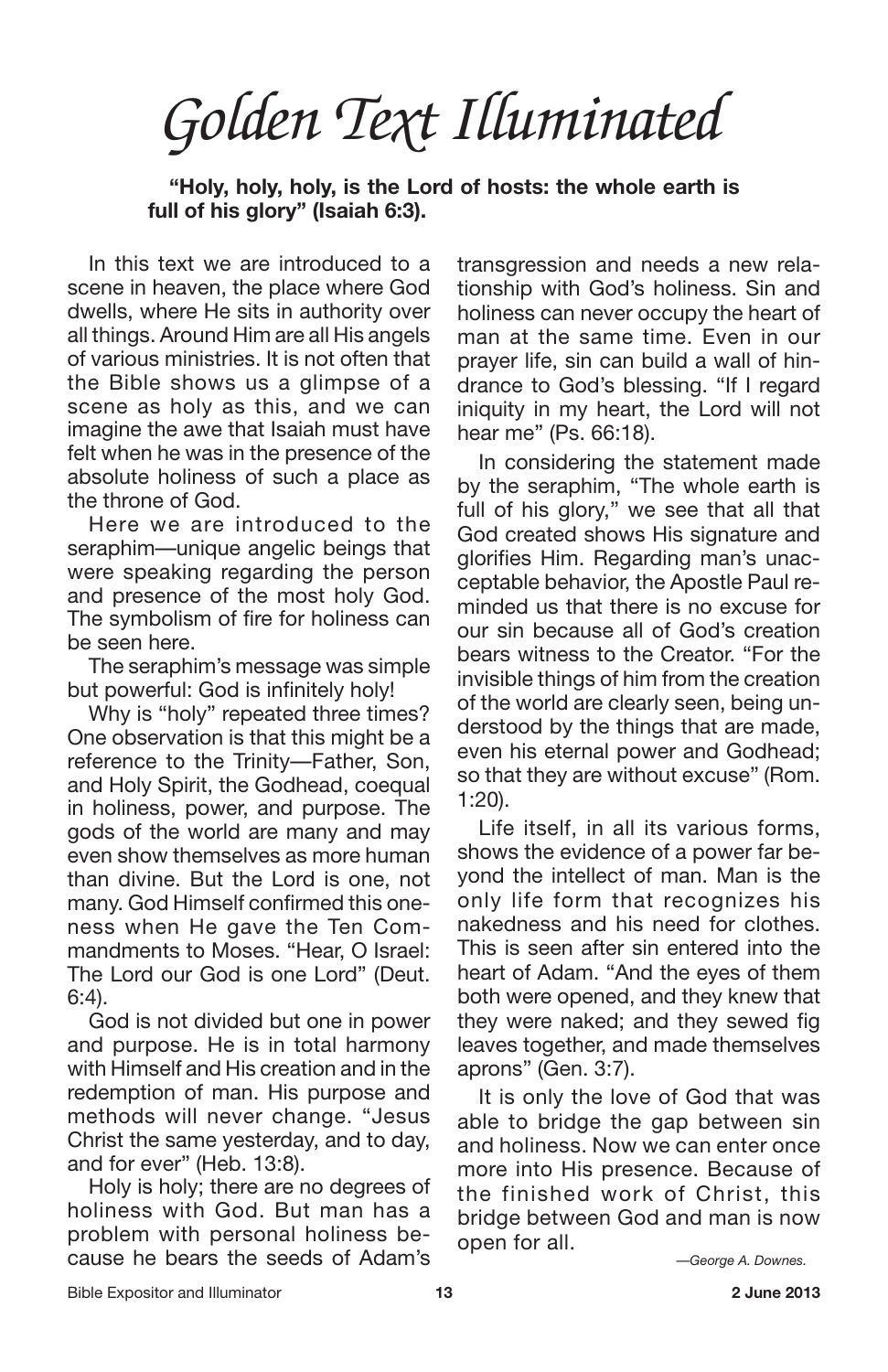**"Praise the Lord, call upon his name, declare his doings among the people, make mention that his name is exalted" (Isaiah 12:4).**

Praise is something that just about everyone looks for. At the beginning of life we seek praise from our parents. Later we seek it from our teachers in school and then in our place of employment. Praise is the motivation for our best actions as we seek to please those who are important to us.

We worship God when we praise Him, for when we do so, we are acknowledging Him in all His greatness. David was a man who loved God and continually praised Him in all things. "I will call on the Lord, who is worthy to be praised: so shall I be saved from mine enemies" (II Sam. 22:4).

If we fail to recognize the greatness of God, we will fail to honor Him. And if we do not give Him His honor, then whom *will* we honor?

After every battle there are winners and losers; the losers mourn their loss, but the winners celebrate their victory with shouts of joy and singing. Their heroes are honored with public declarations of their deeds.

As followers of Christ, we share in His victory in the battle of life over our great enemy, Satan. As our great Commander, God has won the victory, and our souls have been set free. We now praise Him as we declare His greatness to the entire world. God's people know, without a doubt, that God watches over them. As the Apostle Paul wrote, "In all these things we are more than conquerors through him that loved us" (Rom. 8:37).

We are admonished to "call upon his name." In the Old Testament, names were an important part of one's identity. A person's name would show his character and make some revelation

regarding him. For instance, Jacob means "heel-catcher" (supplanter). When he was born, he came from the womb holding Esau's heel. Indeed, his name was not honorable but one of shame. However, God later changed his name to Israel, which means "prevailed with God."

In calling upon the name of the Lord, we call upon Him in all that He is. Whether we say "Lord of Hosts," "Saviour," "Yahweh," or any other of His many names, we honor Him in our petitions. We hear the same encouragement as God spoke through His prophet: "Call unto me, and I will answer thee, and shew thee great and mighty things, which thou knowest not" (Jer. 33:3).

Prayer is one of the ways we praise God because we look to Him as One who will meet our need no matter what may confront us. Have you ever had a close friend who was going through a most difficult time and sought someone other than you for help? You asked him, "Why didn't you call me?" It hurt to think that your friend did not see you as one who could and would have made every effort to help. We should never view the Lord that way. We should seek Him as the solution to all our needs and problems.

Jesus called us His friends when He said, "Greater love hath no man than this, that a man lay down his life for his friends. Ye are my friends, if ye do whatsoever I command you" (John 15:13-14). Could we have a better friend than that? Is He not more than worthy of our praise?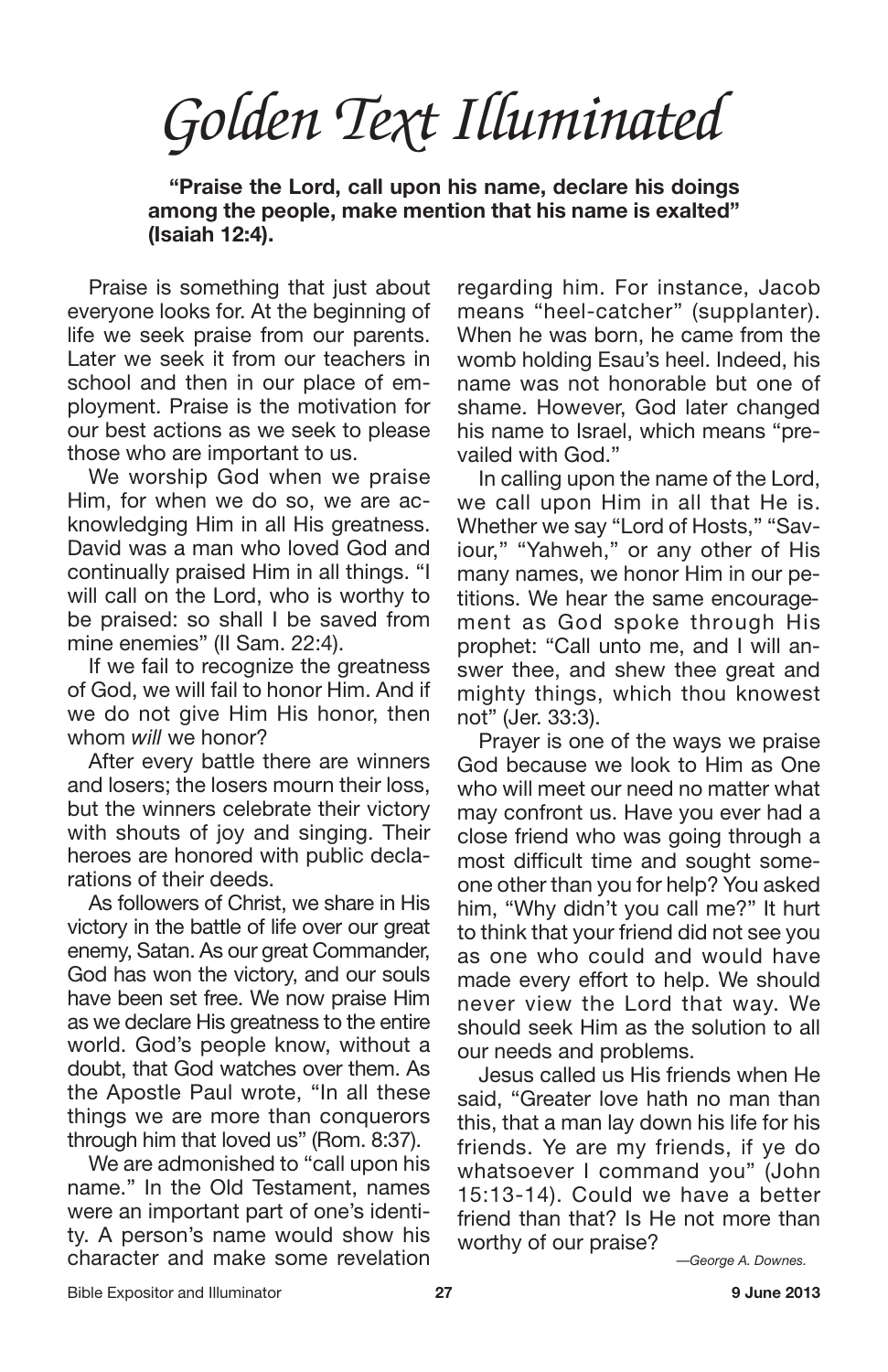**"This people draw near me with their mouth, and with their lips do honour me, but have removed their heart far from me, and their fear toward me is taught by the precept of men" (Isaiah 29:13).**

In this passage of Scripture, God addressed the integrity of men as seen by their honesty and commitment to God's honor. It is not what a man says regarding his faith in God but what God sees in his actions that is the heart of the problem. The old saying still holds true: "Actions speak louder than words."

God is impressed only by the honesty of man and not by words that have no substance. Even when Jesus walked among the people, the indictment was the same: "This people draweth nigh unto me with their mouth, and honoureth me with their lips; but their heart is far from me. But in vain they do worship me" (Matt. 15:8-9). God is not impressed with mere words that flatter and are not sincere. Would you feel honored if someone complimented you to your face but in speaking to others said something unkind about you?

Nothing dishonest can stand in the holy presence of God, for He is completely holy. How much of a statement can be a lie and still be true? None! No one will get to heaven because he speaks well and flatters dignitaries and is highly favored in the eyes of the world. The Bible asks, "Who shall ascend into the hill of the Lord? or who shall stand in his holy place? He that hath clean hands, and a pure heart; who hath not lifted up his soul unto vanity, nor sworn deceitfully" (Ps. 24:3-4).

To be dishonest with God is to count Him less than God and someone to whom we can show a lack of respect without fear of consequences or judgment. This was the lie that Satan brought into the world when he tempted Eve in the Garden: "Ye shall be as gods, knowing good and evil" (Gen. 3:5). Man will never hold such an esteemed position as to be equal with God; even the angels who stand in His presence would not dare to claim such an honor. How dare any man claim such an honor for himself!

Mankind continually tries to circumvent God's authority and dethrone Him; even now in our modern day man has embraced the idea of evolution and denied God His rightful place in Creation. As long as humanity believes the lies of the devil, the devil will not give up!

There is no substitute for righteousness, and there are no alternate ways to God. If we are going to walk with Him, it must be His way. "Jesus saith unto him, I am the way, the truth, and the life: no man cometh unto the Father, but by me" (John 14:6).

Our courts are overloaded with cases in which someone was promised riches for a small investment, only to find in the end that the promise of quick riches was only a lie. This is what the devil does. He makes his way seem right and rewarding, but in the end it only leads to death and destruction. Jesus told us that there is only one way to God and there will be no other.

The issue here is that the unregenerate value the wisdom of this world more than the wisdom of God. The Bible declares that some, "professing themselves to be wise, they became fools" (Rom. 1:22).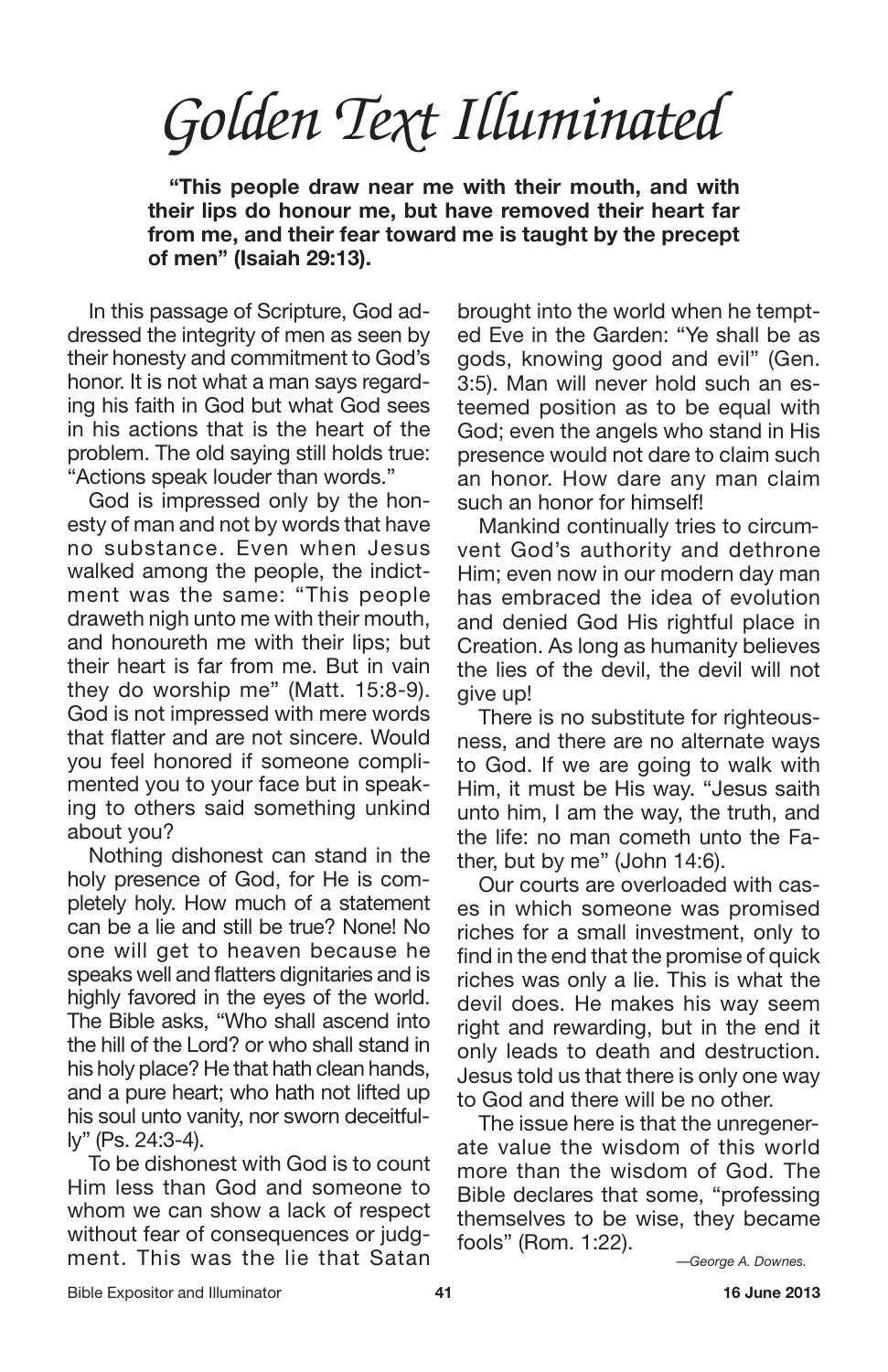**"Behold, I create new heavens and a new earth: and the former shall not be remembered, nor come into mind. But be ye glad and rejoice for ever in that which I create" (Isaiah 65:17-18).**

Our text states that God is going to create something new, not repair something old or redo something that is wornout. This creating will be an act of making something out of nothing, as God did in Genesis when He brought the world into existence. Only God can make something out of nothing! While man continually works at destruction, God continually reaches out to man to create in him a new nature, one that is holy and righteous. "Therefore if any man be in Christ, he is a new creature" (II Cor. 5:17).

God tells us that He will create "new heavens and a new earth." Once more God will speak, and creation will bow and obey at His command. While we may look heavenward and marvel at the wonders of space, God said that all of this is nothing and that one day it will be done away with—not a trace will remain.

The heavens are what man has always seen as the most challenging of all mysteries, and nothing can compare to their greatness; but God said that even this He will destroy and that it "shall not be remembered." The pain of an unpleasant experience often lingers as we relive it long after the fact. An act of unkindness torments us and is hard to forgive. In the new creation, all the unpleasant experiences will be gone forever! Most of all, God tells us He will wipe away our past. "For I will be merciful to their unrighteousness, and their sins and their iniquities will I remember no more" (Heb. 8:12).

Sin, being the disruption of peace with God, cannot exist in His presence; it must be destroyed forever. It was sin that drove Adam and Eve from the presence of God, and they could no longer enjoy the fellowship that they had when there was nothing between them and God.

Almost everyone enjoys something new; stores continually advertise their new line of merchandise to attract customers. Cars lose their attractiveness after a couple of years, and we just have to have a new one. No one wants to wear yesterday's clothes; the latest fashions are a must.

God is not going to build on an outdated foundation, but He will build something new, something never having been marked by sin. God's Word tells us that in this new creation, we will be "glad and rejoice for ever." Frowns will be replaced with smiles and fear with boldness; here God will be our Friend for ever, and our love for Him will never end. "We, according to his promise, look for new heavens and a new earth, wherein dwelleth righteousness" (II Pet. 3:13).

There is no way this new creation can be described in language that we humans can understand. How can one describe the beauty of a sunrise to someone who was born blind? Impossible! "But as it is written, Eye hath not seen, nor ear heard, neither have entered into the heart of man, the things which God hath prepared for them that love him" (I Cor. 2:9).

Our time in this world is limited, and our plans often fall short. However, God has promised that in His new creation there will be no limits, no end. We will enjoy His presence forever. This will be an occasion for celebration!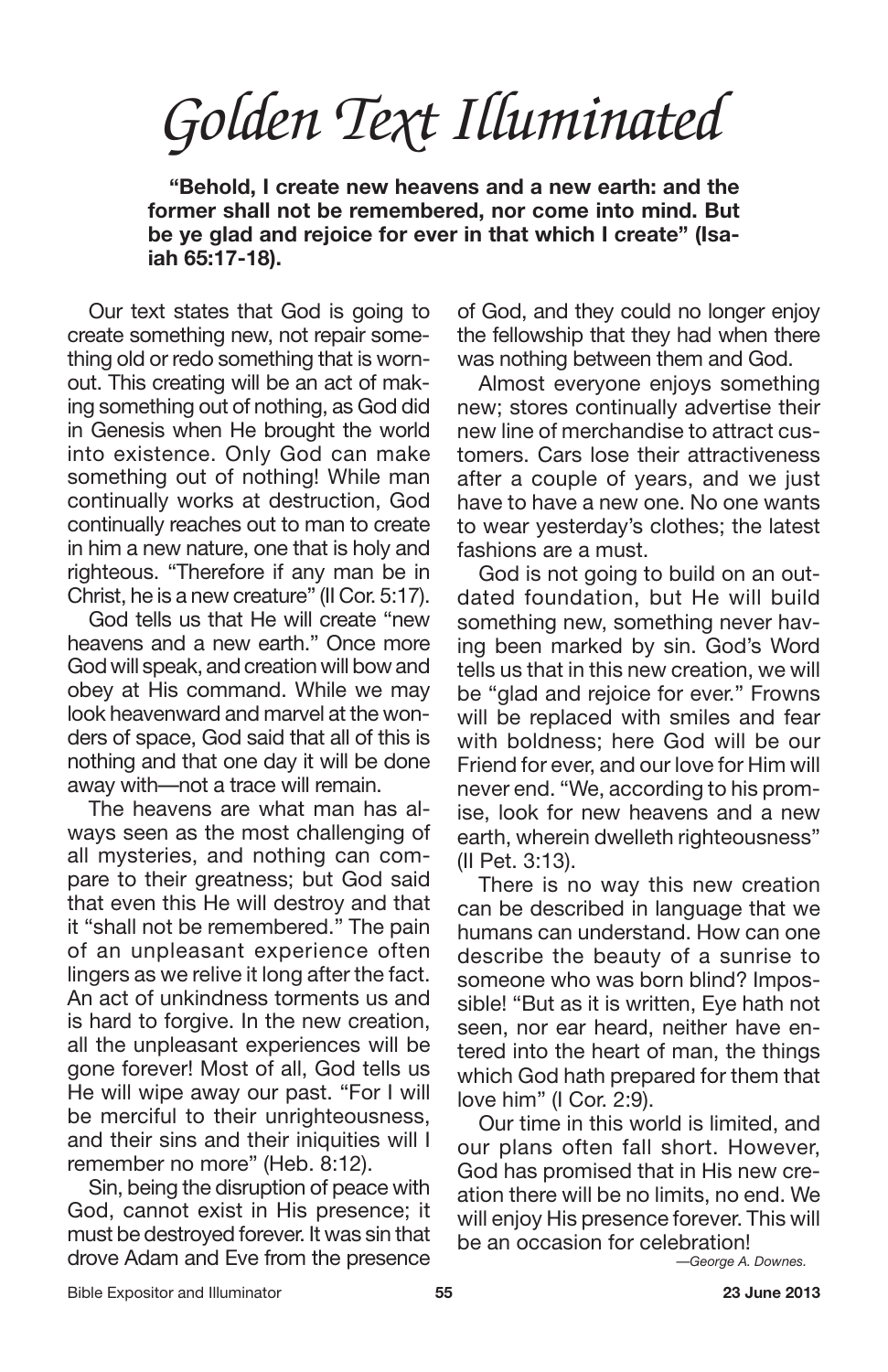*Golden Text Illuminated*

**"They kept also the feast of tabernacles, as it is written, and offered the daily burnt offerings by number" (Ezra 3:4).**

This feast was a reminder of how God had provided for the Israelites in all their needs as they marched away from Egypt toward the land that God had promised, and of how God had provided for all their needs during the wilderness journey.

God had established this feast as a perpetual reminder that the Israelites were strangers and pilgrims on this earth. They would also recall that they never planted or had a harvest during their journey but that God had always supplied all their needs by His miraculous power. They were to remember that they were just passing through and had not yet come to the land of God's promise. They were only strangers and pilgrims as they wandered in the wilderness for forty years.

In remembering the heroes of faith, the writer of the book of Hebrews made mention of this: "These all died in faith, not having received the promises, but having seen them afar off, and were persuaded of them, and embraced them, and confessed that they were strangers and pilgrims on the earth"  $(11:13)$ .

This feast was a celebration of the harvest. However, at the time Moses was giving the law to God's people, they were still on their wilderness journey. By faith they were seeing the joy of God's promise as already fulfilled.

We, as God's people, should by faith also see His promises as already fulfilled. "Without faith it is impossible to please him" (Heb. 11:6). As the Israelites moved through the wilderness to a land that they had never seen, they still believed God would fulfill His promise to give them a land "flowing with milk and honey" (Exod. 3:8). We too must stand faithful to the living relationship we have with God through the presence of the Holy Spirit. "If ye love me, keep my commandments. And I will pray the Father, and he shall give you another Comforter, that he may abide with you for ever" (John 14:15-16).

This feast was also a reminder of Israel's continual need for God's mercy and forgiveness of sins. They "offered the daily burnt offerings by number" (Ezra 3:4). Today we need not have any sacrifice other than that which God has given us in His Son, Jesus Christ. "But this man (Jesus), after he had offered one sacrifice for sins for ever, sat down on the right hand of God" (Heb. 10:12).

Now our hope is in a promised land not of this world but of one that is yet to come. "For we know that if our earthly house of this tabernacle were dissolved, we have a building of God, an house not made with hands, eternal in the heavens" (II Cor. 5:1).

God's people must always have hope—not in the temporal things of this world but in the treasures that are eternal and kept by the promises of God. While Israel was continually reminded by the Feast of Tabernacles, Christians move on in faith in God's continuing promises that He "shall supply all your need according to his riches in glory by Christ Jesus" (Phil. 4:19).

No matter whether He is telling Israel or the Christians of today that they should be faithful, God looks for obedience in the hearts of His people.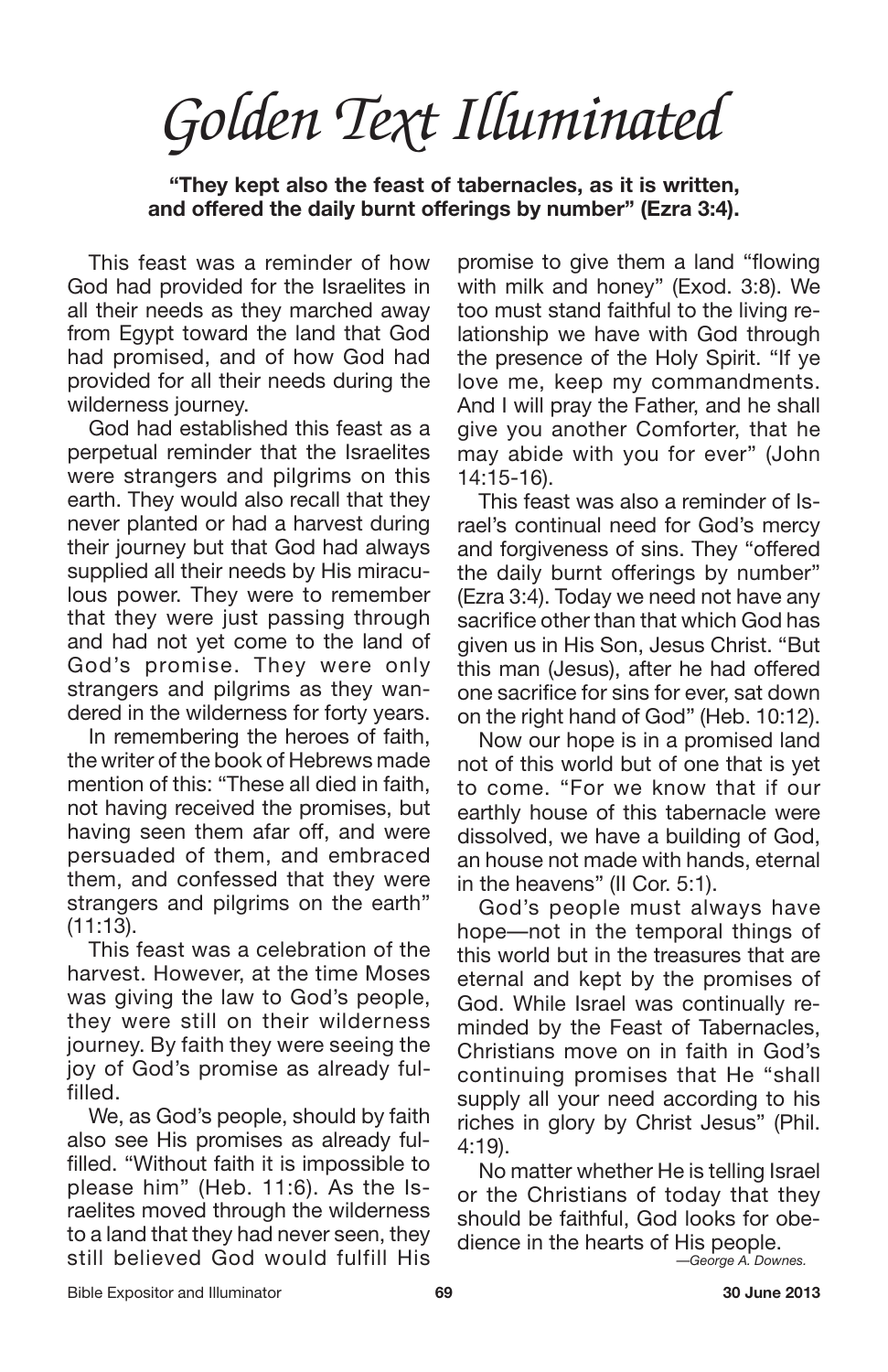**"All the people shouted with a great shout, when they praised the Lord, because the foundation of the house of the Lord was laid" (Ezra 3:11).**

People shout for many reasons—for danger, for pain, and in our text, for joy. Israel's captors had enslaved God's people for over seventy years as Jeremiah had prophesied. "For thus saith the Lord, That after seventy years be accomplished at Babylon I will visit you, and perform my good word toward you, in causing you to return to this place" (Jer. 29:10).

Some if not most of the people who were in Jerusalem at this time would not have seen the temple and its glory. But they no doubt would have listened with excitement as the elders spoke of its glory and its holy beauty. The temple could be nowhere but in Jerusalem, for God had declared it to be the place where Israel would come before the Lord with their offerings and gifts. It was the place where offerings were to be given and where the high priest would bring them before God: "For the Lord hath chosen Zion; he hath desired it for his habitation. This is my rest for ever: here will I dwell; for I have desired it" (Ps. 132:13-14).

Sometimes we need to feel the pain before we can appreciate the blessing. Pain tells us something is wrong and we need to make some kind of adjustment to relieve it. For example, the body hurts because there is a sickness in it. If a child never felt the pain of correction, he would continue doing the wrong thing. God allows pain when we stray from His love and seek things that are harmful to our spiritual life. This was the reason Israel was denied access to the temple for so long. "Hear, O

earth: behold, I will bring evil upon this people, even the fruit of their thoughts, because they have not hearkened unto my words, nor to my law, but rejected it" (Jer. 6:19).

Now the waiting was over, and God's Word was being fulfilled. The Israelites were indeed coming home to the land that God had promised them. The waiting had been fulfilled. Just as a child, having been promised a family holiday trip on the following morning, would hardly be able to sleep the night before because of the excitement, so Christians also look forward to the coming of our King, when all tears will finally be dried and pain and suffering will be no more (Rev. 7:17).

God never forgets His own. He desires only that they be brought to a fuller understanding of infinite love and forgiveness. When the prodigal son wandered away from his father's care and lost all his inheritance, the father's love never diminished. The father looked down the lane, awaiting his son's return. "He arose, and came to his father. But when he was yet a great way off, his father saw him, and had compassion, and ran, and fell on his neck, and kissed him" (Luke 15:20).

Our Heavenly Father also waits for the wayward child's return. When he does come home, shouting and joy are heard in the camp of the Lord, and heaven sings: "I say unto you, that likewise joy shall be in heaven over one sinner that repenteth, more than over ninety and nine just persons, which need no repentance" (Luke 15:7).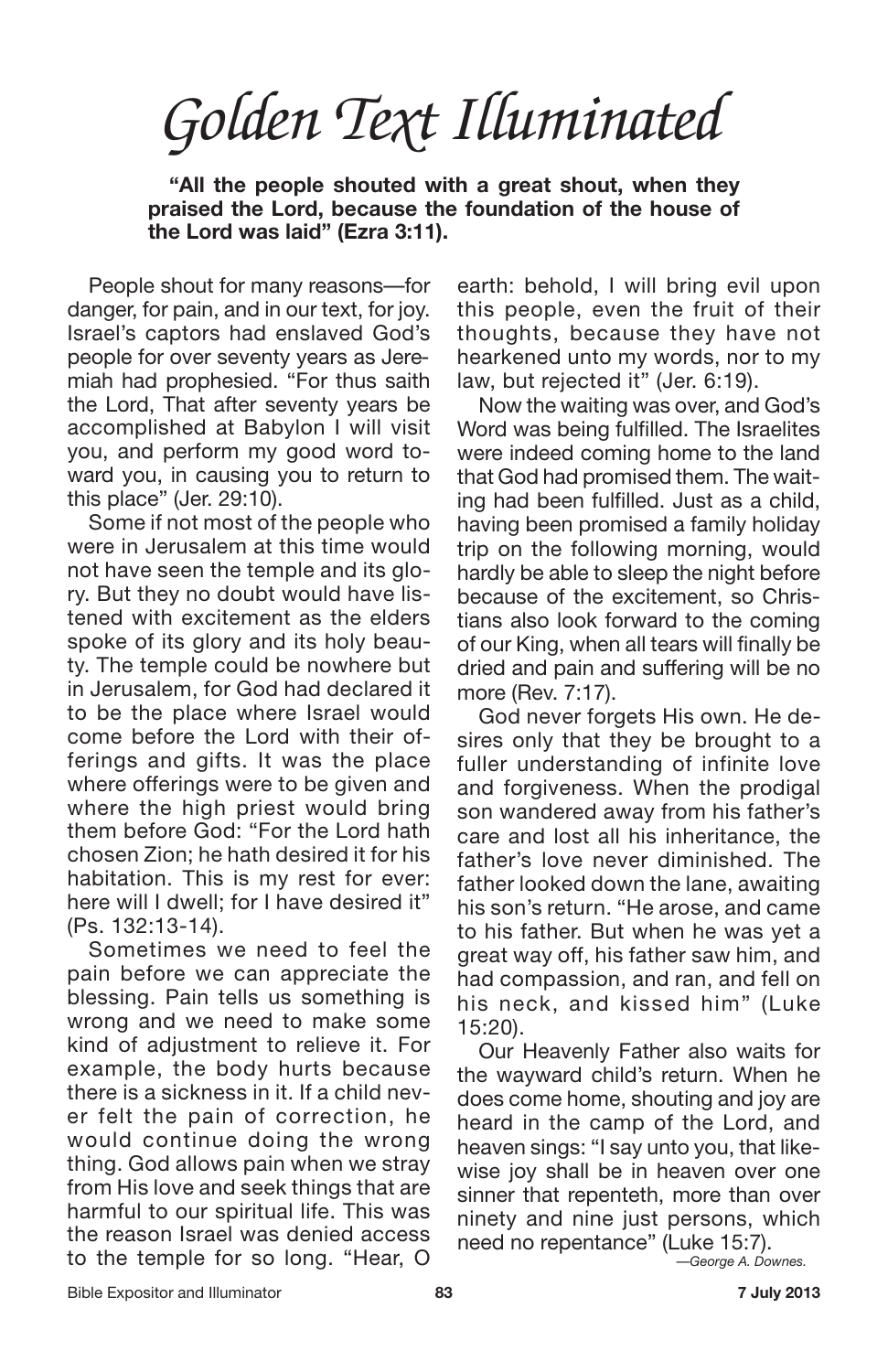*Golden Text Illuminated*

**"The children of Israel, the priests, and the Levites, and the rest of the children of the captivity, kept the dedication of this house of God with joy" (Ezra 6:16).**

This was a very special day for God's people. They would see the temple. Something that they had only heard about was now a reality. Once more the glory of God would descend upon the mercy seat and receive the offerings of His people.

Of course, they would remember Solomon's prayer to God concerning the chastisement of the people: "When thy people Israel be smitten down before the enemy, because they have sinned against thee, and shall turn again to thee, and confess thy name, and pray, and make supplication unto thee in this house: then hear thou in heaven, and forgive the sin of thy people Israel, and bring them again unto the land which thou gavest unto their fathers" (I Kings 8:33-34). Now they were living in the joy of God's forgiveness and could praise Him once again in the house of God as they had before the Captivity.

God is a forgiving God and takes no pleasure in punishing anyone, but He reaches out to His children in love and compassion. The Word of God speaks often about the joy, not the sorrow, of the Lord. Before the tabernacle was built, the ark of God was not where it belonged. With joy and gladness David brought it to its rightful place again. "So David, and the elders of Israel, and the captains over thousands, went to bring up the ark of the covenant of the Lord out of the house of Obed-edom with joy" (I Chron. 15:25).

God's house is a very special place, and He will not allow it to be used in any way other than for His glory. When Jesus entered the temple, He witnessed the disrespect of God's house by those who had made it a place of merchandise. In His wrath, He spoke out against it: "[He] said unto them, It is written, My house shall be called the house of prayer; but ye have made it a den of thieves" (Matt. 21:13).

Now the house of God is where God's people are. They are holy vessels in whom Christ lives. Christians now celebrate continually the joy of His presence. "To whom God would make known what is the riches of the glory of this mystery among the Gentiles; which is Christ in you, the hope of glory" (Col. 1:27).

The joy of Christians does not rest on circumstances but on the presence of God within them. God is ever present with us. He is the authority of the Christian's heart. Even when in custody, the Apostle Paul could rejoice because he knew God would always be there for him, no matter where that might be. As Paul wrote from his imprisonment, he could assure the church that it was God's purpose and design for him to be there. "What then? notwithstanding, every way, whether in pretence, or in truth, Christ is preached; and I therein do rejoice, yea, and will rejoice" (Phil. 1:18).

The purpose of the church is for Christians to gather together, especially on the Lord's Day, to celebrate God's presence. "For where two or three are gathered together in my name, there am I in the midst of them" (Matt. 18:20). Wherever the Christian may find himself, he is never far away from the love of God, for God lives in him.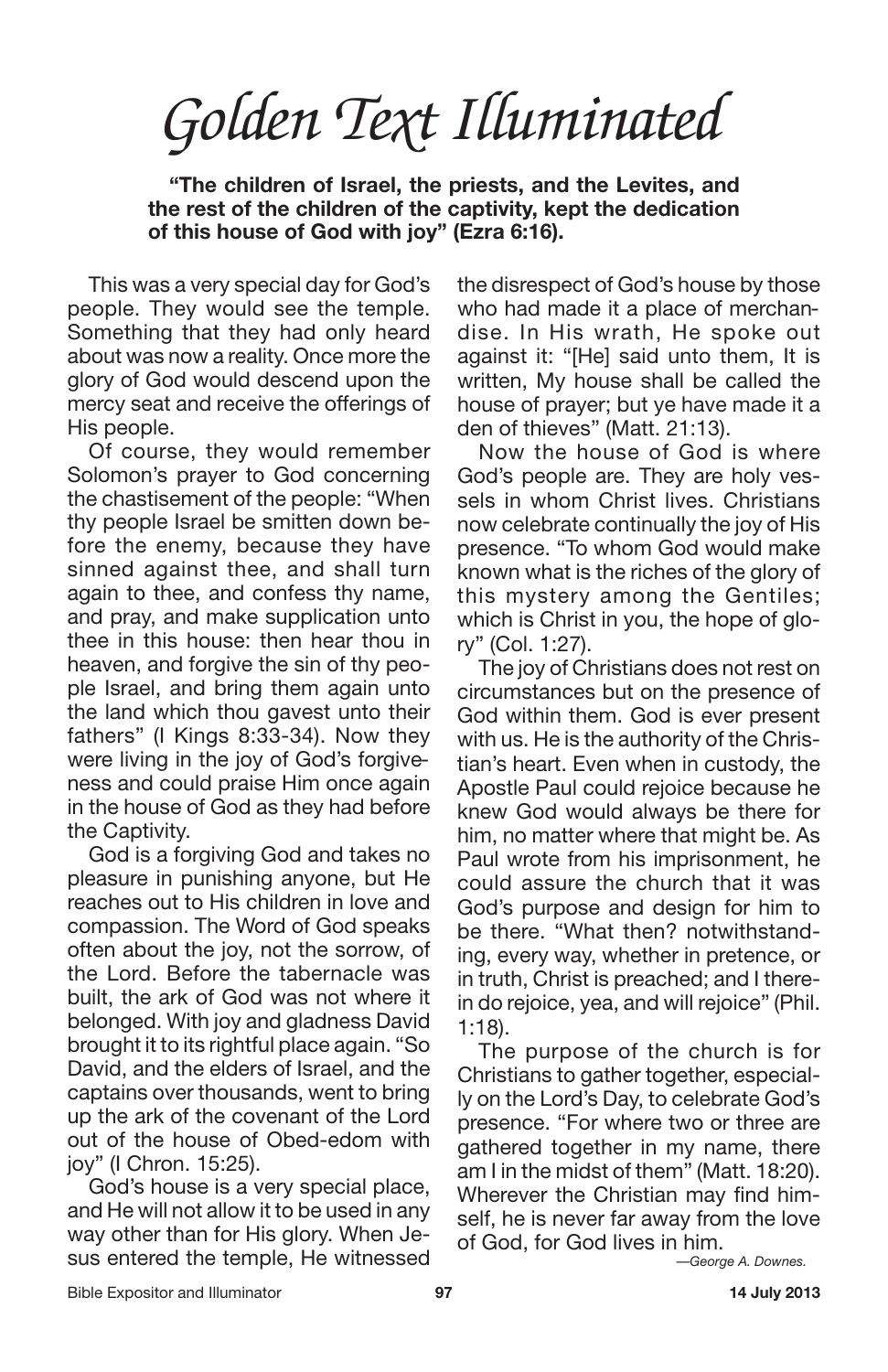*Golden Text Illuminated*

**"So we fasted and besought our God for this: and he was entreated of us" (Ezra 8:23).**

Fasting is a serious companion of prayer, and it demonstrates a serious issue of need. One may fast with no intention of praying but because of a particular burden that takes away one's appetite. A person may not eat while he is mourning the death of a loved one. So fasting represents a condition of life in which one sees little joy or is overwhelmed by life's burdens.

Ezra's faith was being put to the test because he was concerned about the safety of his journey and especially of all the treasures he would bring with him. It was common for robbers to lie in wait for unprotected travelers and to take not only their possessions but often their lives.

While this exact situation may not occur in our lives, there are times when the prospect of a long journey gives us pause. Some seasons, for example, present the possibility of adverse weather, and there is always the possibility of the unexpected delay. The devil works well in situations such as these! If he can get God's people to doubt and worry, he can cause great harm in the lives of believers.

Ezra knew what to do. This was a serious time that called not only for earnest prayer but also for fasting. Even David spoke about the condition of the heart when it came to prayer and fasting. He identified with the needs of another, took upon himself the personal burden, and besought the Lord with prayer and fasting. "But as for me, when they were sick, my clothing was sackcloth: I humbled my soul with fasting; and my prayer returned into mine own bosom" (Ps. 35:13).

Ezra's faith was not in vain. God brought the travelers safely to their destination. "And he was entreated of us" (Ezra 8:23).

Earnest prayer always finds God's heart and a favorable answer. Sometimes it may not be what we want, but it will always result in a blessing. Before we pray, we should be sure we are asking for that which is God honoring and not for selfish desires. "Ye ask, and receive not, because ye ask amiss, that ye may consume it upon your lusts" (Jas. 4:3).

If our hearts are not right with God, it is easy to confuse Satan's work with God's blessing. An addict spoke of waking one morning with no money and a serious physical craving for heroin. Walking with no particular direction, he spotted a ten-dollar bill on the ground—just enough to calm his need. His response was "God answered prayer." God does not bless the need for sin but seeks those who, with honest hearts, seek Him and His righteousness. "If . . . thou shalt seek the Lord thy God, thou shalt find him, if thou seek him with all thy heart and with all thy soul" (Deut. 4:29).

Ezra knew God and the power of prayer. He knew God would be with him to prevent harm from befalling the exiles. His faith was not in the soldiers of the king but in God alone. The formula for victory has never changed: God still stands by His Word. The problem is not with God but with man, because his faith often rests in the world's wisdom. Jesus said that it only takes faith as small as a mustard seed (cf. Matt. 17:20). Is that not easy?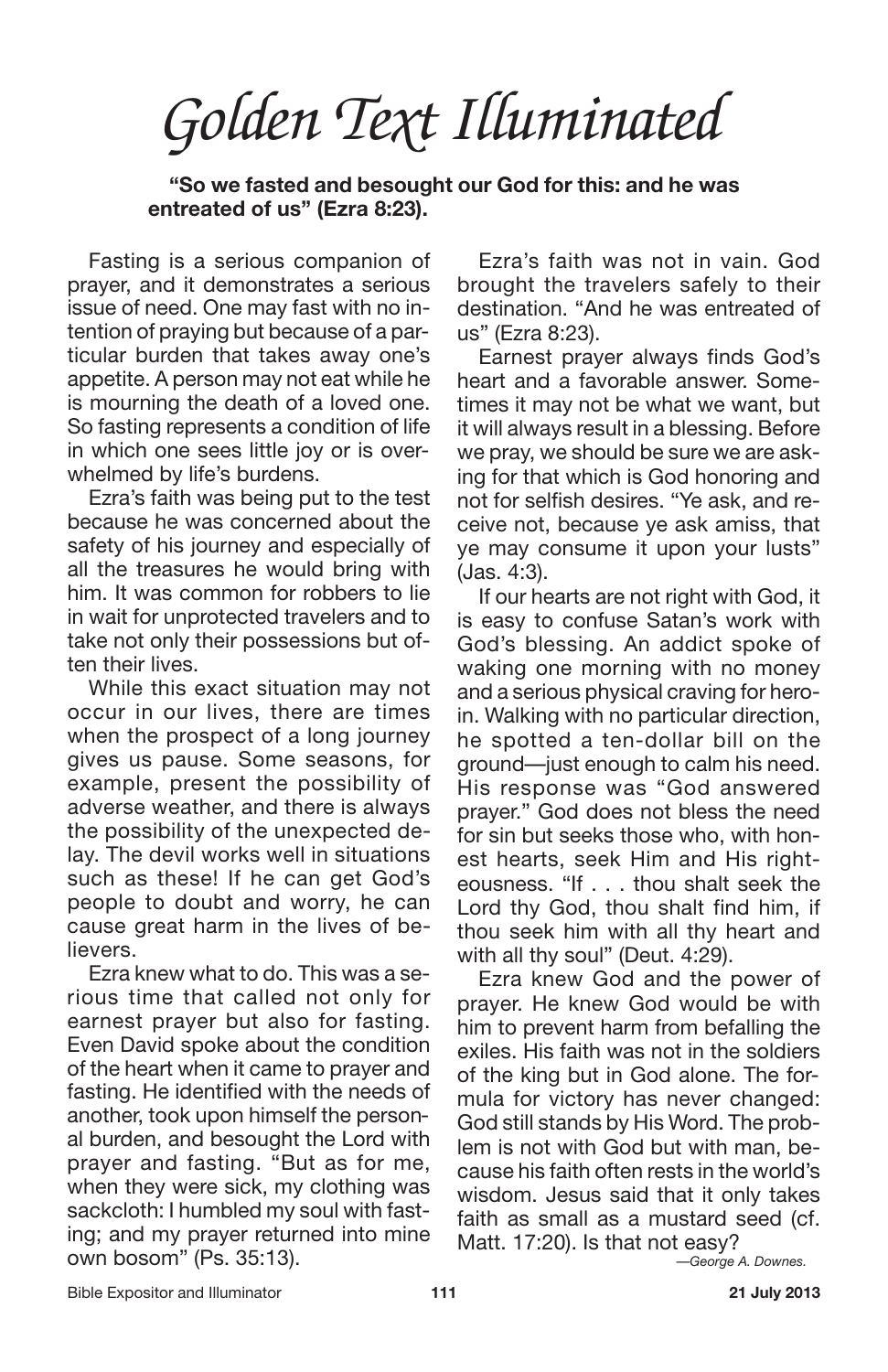*Golden Text Illuminated*

**"Ye are holy unto the Lord; the vessels are holy also; and the silver and the gold are a freewill offering unto the Lord God of your fathers" (Ezra 8:28).**

Those who would bear the sacred articles must themselves be consecrated to God. So Ezra spoke of them as being holy also. We need to be very careful about the things of God and especially about how we handle His Word. The Word of God is the foundation of God's covenant with His people; it is what makes them special and directs them in truth. "For the word of God is quick, and powerful, and sharper than any twoedged sword, piercing even to the dividing asunder of soul and spirit, and of the joints and marrow, and is a discerner of the thoughts and intents of the heart" (Heb. 4:12).

Just as those in Ezra's time who carried the holy vessels were holy in their assignment, so we must show the same dedication to holy responsibility as we carry forth the Word of God. The Bible reminds us of this important truth: "Thy word have I hid in mine heart, that I might not sin against thee" (Ps. 119:11).

Ezra also spoke about the vessels being holy. They were holy because they were made for a holy purpose, and the holy and profane can never mix. Moses taught the people this concept of special vessels that were not to be used for anything other than their intended use in the tabernacle. "And thou shalt anoint the altar of the burnt offering, and all his vessels, and sanctify the altar: and it shall be an altar most holy" (Exod. 40:10).

Christians now do more than carry holy vessels; they *are* holy vessels. "Know ye not that ye are the temple of God, and that the Spirit of God dwelleth in you?" (I Cor. 3:16).

If Ezra's people were cautioned re-

garding holy vessels that were only gold, silver, and the like, how much more must we be careful being the vessels of God in our day? Our bodies must reflect the holy presence of God, and our actions must be consistent with His will. "Can the fig tree, my brethren, bear olive berries? either a vine, figs? so can no fountain both yield salt water and fresh" (Jas. 3:12).

If we were to visit another country that was very different from our own, we would stand out as strangers because of our mannerisms. Our language would be immediately noticed, and our clothing might be different. The list could go on and on.

Ezra was well aware of why God's people had been in a strange land for so long. It was because of their sin. Now he wanted to be sure that they would not fall back into the same error and desecrate God's holy vessels and even themselves. There was no room for sin. God had called them back to their inheritance and especially to the most holy place of all—His temple. They must be a holy people. "Ye shall be holy unto me: for I the Lord am holy, and have severed you from other people, that ye should be mine" (Lev. 20:26).

The bonds of their captors had been loosed; God was their Captain and Leader. Soon they would be in their rightful place and could once more have the temple as their most holy place. They would be able to meet with God as Moses had prescribed by the commandment of God. This was the day they had so long awaited. They were going home!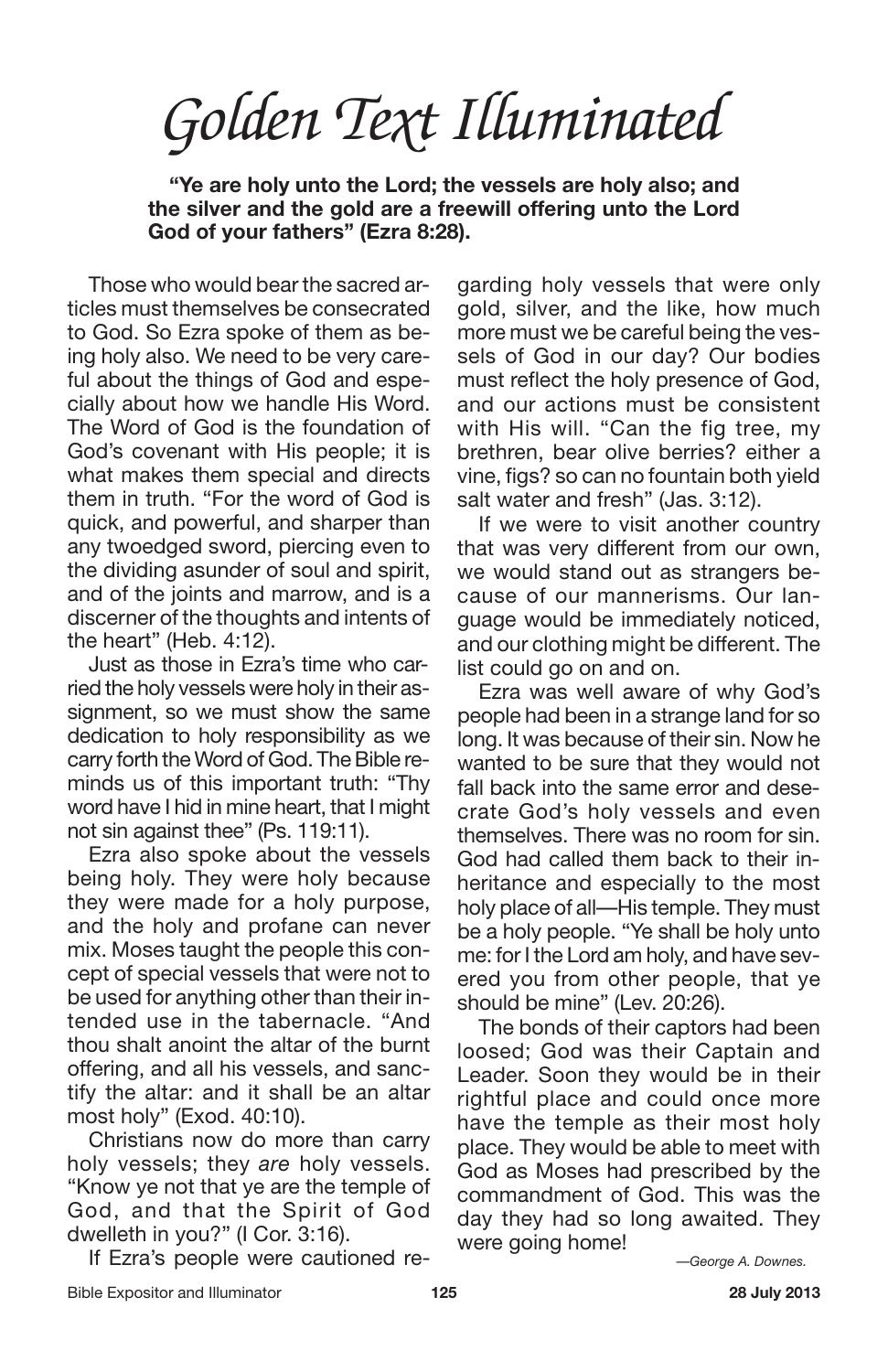**"All the congregation of them that were come again out of the captivity made booths, and sat under the booths: . . . And there was very great gladness" (Nehemiah 8:17).**

Once more Israel could celebrate the Feast of Tabernacles as God had commanded them. The celebration was to remind them of the wilderness journey of the people of Israel, when they had no houses but lived only in temporary shelters. "That your generations may know that I made the children of Israel to dwell in booths, when I brought them out of the land of Egypt: I am the Lord your God" (Lev. 23:43).

Through the symbolism of their actions, they would recall God's faithfulness to His promise and how He had led His people to independence from Egypt's tyranny to a land of milk and honey.

There have been many important events in history that have shown God's love for His people, and Israel had many celebrations to recognize that, including Passover, the Sabbath, and, of course, this one, the Festival of Tabernacles. These special days were to remind them of God's faithfulness. What He had promised, He would fulfill.

People tend to forget; so God has placed these special events in the calendar of life. We too always need reminders; so we have calendars on which we mark special dates and events. Now we have electronic reminders that we carry everywhere; so we are without excuse if we ever forget something.

We, as Christians, have the most important of all symbols to remind us of God's eternal love—the Cross. All of God's promises are seen in that symbol of redemption. We have moved beyond the symbols of the Old Testament and now embrace the reality of those

symbols in the birth, death, and resurrection of Jesus.

Now we look ahead to the victory of Christ's coming again to bring all His people home to His glory. "For the Lord himself shall descend from heaven with a shout, with the voice of the archangel, and with the trump of God: and the dead in Christ shall rise first: then we which are alive and remain shall be caught up together with them in the clouds, to meet the Lord in the air: and so shall we ever be with the Lord" (I Thess. 4:16-17).

Israel went forth on the promise of an earthly home, one that still needed the labor of farmers and other craftsmen. Believers now have the promise and realized hope of an eternal home, where time will be no more and we will be forever with the Lord.

Israel needed to cross the Jordan River to reach the beginning of the end of their wanderings. They needed to battle more enemies as they advanced to their final place of victory. Indeed, the battles were far from over; in truth, they were just beginning. Yet their hope was in the Lord. "Behold, the eye of the Lord is upon them that fear him, upon them that hope in his mercy" (Ps. 33:18).

God has not changed, and His Word will never fail. His promise to Israel will be fulfilled. God still looks for the faithful person who will stand against all the doubts of the faithless and affirm that what God said will indeed come to pass. Jesus said, "Heaven and earth shall pass away, but my words shall not pass away" (Matt. 24:35).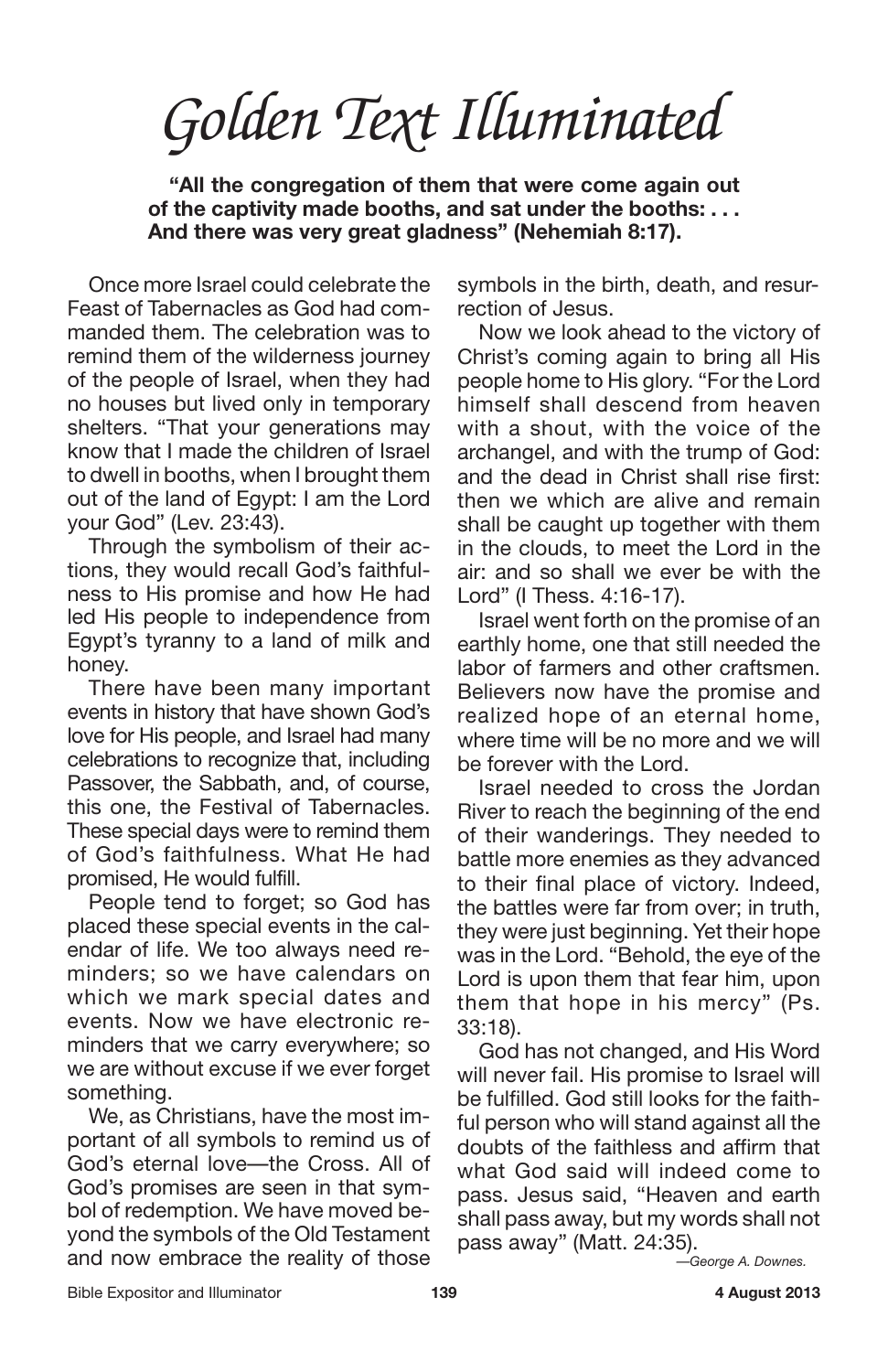*Golden Text Illuminated*

**"Thou art just in all that is brought upon us; for thou hast done right, but we have done wickedly" (Nehemiah 9:33).**

Nehemiah had no complaint with God regarding Israel's captivity, and he acknowledged God's sovereignty over the affairs of His people. Sin must be addressed; it cannot go unchallenged.

When sin was introduced in the Garden of Eden, God could not just forgive Adam and let things continue as if nothing had happened. Adam's sin severed the relationship of perfect love between God and man. Creation would now stand opposed to Adam's labor, and he would need to fight the elements just to support life. "And unto Adam he said, Because thou hast hearkened unto the voice of thy wife, and hast eaten of the tree, of which I commanded thee, saying, Thou shalt not eat of it: cursed is the ground for thy sake; in sorrow shalt thou eat of it all the days of thy life" (Gen. 3:17).

Rules are a part of every society; we cannot live in harmony without them. Rules are of no value if there is no penalty for disobeying them. Can you imagine any society without rules where everyone could do whatever they pleased and there would be nothing to stop them? If someone wanted your car, he would just take it—and nothing would be done about it. You say, "That is not fair." Of course it is not! That is why rules and penalties are needed.

As God was speaking to the church of the Laodiceans, He told them that their value system was misdirected and that they needed to heed His warning. "As many as I love, I rebuke and chasten: be zealous therefore, and repent" (Rev. 3:19).

God is not the "bad guy" just be-

cause we do not understand all that He does; He is working out things for our good—which may work contrary to our will and desires. We desire to take a shortcut to cross a small stream to get someplace, but we may not be aware of a possible danger. If someone tries to hinder us from crossing that way, we might think he is interfering with what we want to do; but his warning could save our lives.

God has said, "For my thoughts are not your thoughts, neither are your ways my ways, saith the Lord. For as the heavens are higher than the earth, so are my ways higher than your ways, and my thoughts than your thoughts" (Isa. 55:8-9). This is a truth we all must confess as we yield to the perfect will of God in all of life's circumstances. After all, is this not the relationship between a child and the parent? Remember when you were just a youngster and believed that you knew as much as or more than your parents. You were wrong!

Just look at Jesus as He went to Calvary for our sins; the disciples would have done anything in their power to stop Him. Why? Because they did not understand the mind of God. When Jesus was explaining His coming death on the cross, Peter reasoned with these words: "Be it far from thee, Lord: this shall not be unto thee" (Matt. 16:22).

We will never understand everything, but we need to obey in all things. How can we ever understand the concept of being born again or that to save one's life, one must first lose it—that we must die in order to live?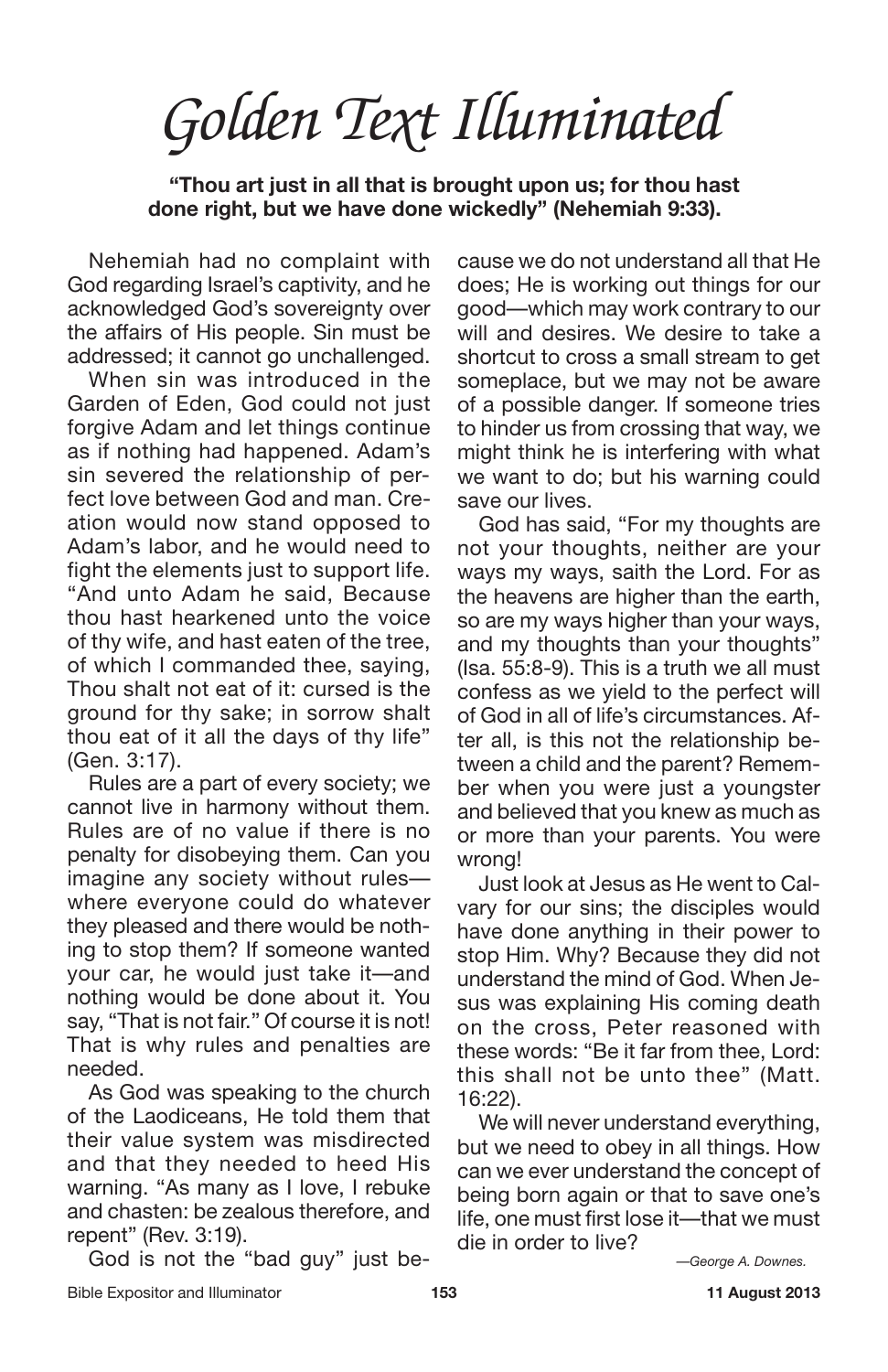**"That day they offered great sacrifices, and rejoiced: for God had made them rejoice with great joy: . . . so that the joy of Jerusalem was heard even afar off" (Nehemiah 12:43).**

Joy and sorrow are two extremes of human emotion, and both have their value in the course of life. One cannot be joyful all the time, nor should one bear sorrow all the time. Life needs to be built upon a proper balance of the two. If we see someone who is always laughing and having nothing but parties and good times, we might feel that something about his life is not in the proper perspective. On the other hand, when one is in constant sorrow, we believe that he is bearing burdens beyond his ability or dealing with an illness and needs professional help.

"To every thing there is a season, and a time to every purpose under the heaven: . . . a time to weep, and a time to laugh; a time to mourn, and a time to dance" (Eccles. 3:1, 4). God has given us special times for sorrow and for joy, and we need to experience them as God directs. "Ye now therefore have sorrow: but I will see you again, and your heart shall rejoice, and your joy no man taketh from you" (John 16:22). Jesus was talking about His death and resurrection—sorrow because of His leaving them and joy because of His resurrection.

Israel had just gone through seventy years of captivity, of living in a pagan society with no access to the temple. Their sorrow was great and hard to bear. "We hanged our harps upon the willows in the midst thereof. For there they . . . carried us away captive" (Ps. 137:2-3).

Now Israel had come home. They could worship God as they should. They were at the temple. All the

priests were in place, the offerings were ready, and the walls of Jerusalem were restored. All the people around them could hear the sound of joy coming from the hearts of God's people. "The voice of joy, and the voice of gladness, the voice of the bridegroom, and the voice of the bride, the voice of them that shall say, Praise the Lord of hosts: for the Lord is good; for his mercy endureth for ever: and of them that shall bring the sacrifice of praise into the house of the Lord. For I will cause to return the captivity of the land, as at the first, saith the Lord" (Jer. 33:11).

Christians are joyful because we have a hope beyond the promises of this world. It is a hope that is eternal, one that no man can take away. Our joy is not in a temple made with hands but in one that is eternal in heaven. "[We have] an inheritance incorruptible, and undefiled, and that fadeth not away, reserved in heaven for you, who are kept by the power of God through faith unto salvation ready to be revealed in the last time" (I Pet. 1:4-5).

I am sure that those who heard the sounds of "great joy" were deeply impressed. Before they had heard the sounds of the people's labor as they built the wall. Now it was different; "God had made them rejoice with great joy."

God makes all those who trust in His love rejoice, especially those who have a living faith in Christ. God has given to all who trust Him a joy greater than any other and a place in His kingdom forever.